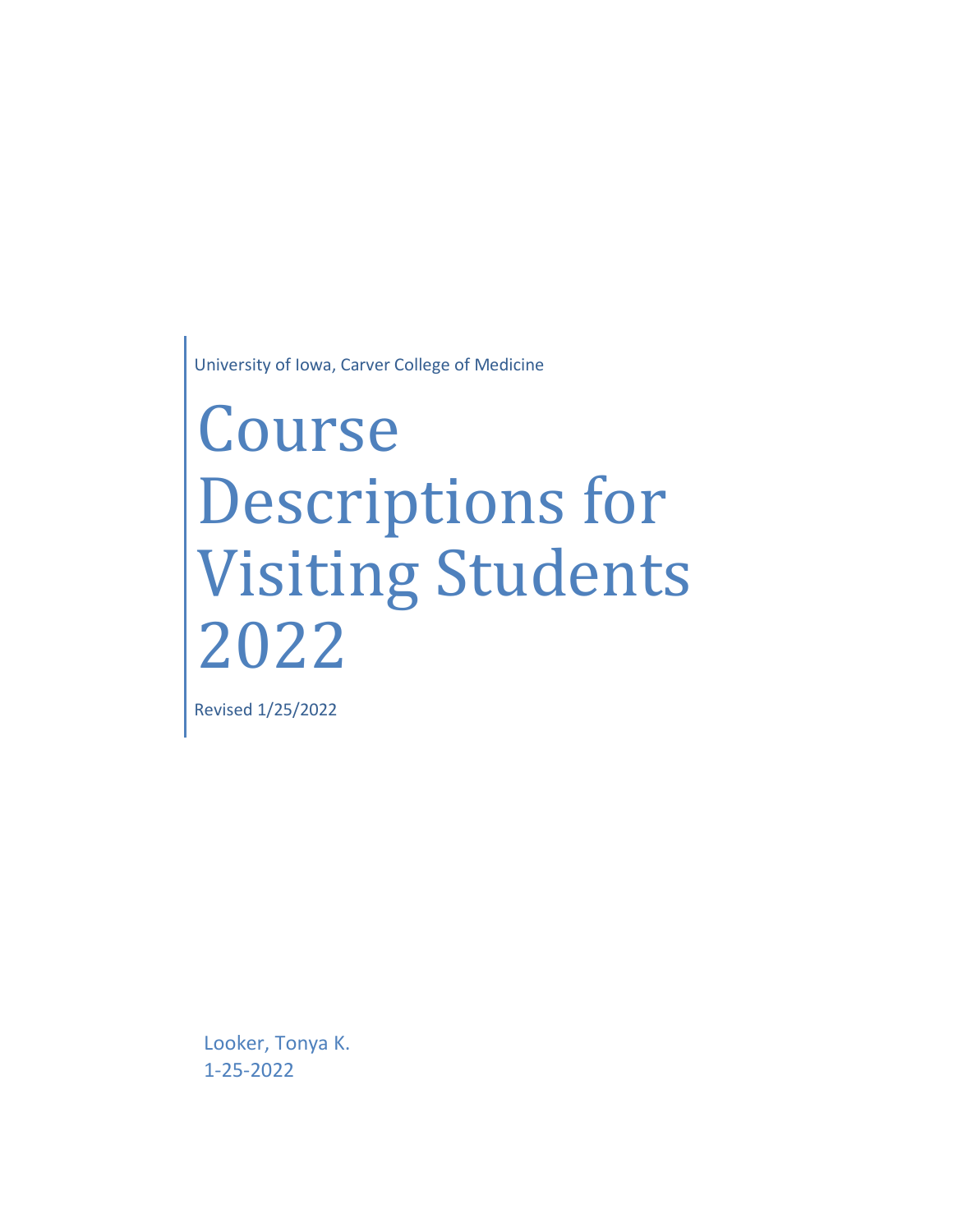## **OPHT:8401 CORNEA AND THE ANTERIOR SEGMENT**

Objectives: Intended for student interested in learning about the most common non-refractive eye disorders.

> **The student is expected to:** 1) learn basic techniques of eye examination; 2) learn to diagnose common diseases of the eyelids, conjunctive, and cornea; 3) learn basic principles of therapeutics of external eye disease.

**This will be achieved by:** 1) reading assignments; 2) daily conferences; 3) clinical workup of patients; 4) self-assessment programs.

The student will be tested throughout the elective and at its completion.

FACULTY.: *Mark Greiner, MD* MAX ENROLLMENT.: *1* OFFERED.: *All periods* LENGTH OF ELECTIVE.: *4 weeks* ADMINISTRATIVE CONTACT.: *Tonya K. Looker* REPORT TO.: *Arranged* PREREQUISITE.: *OPHT:8301*